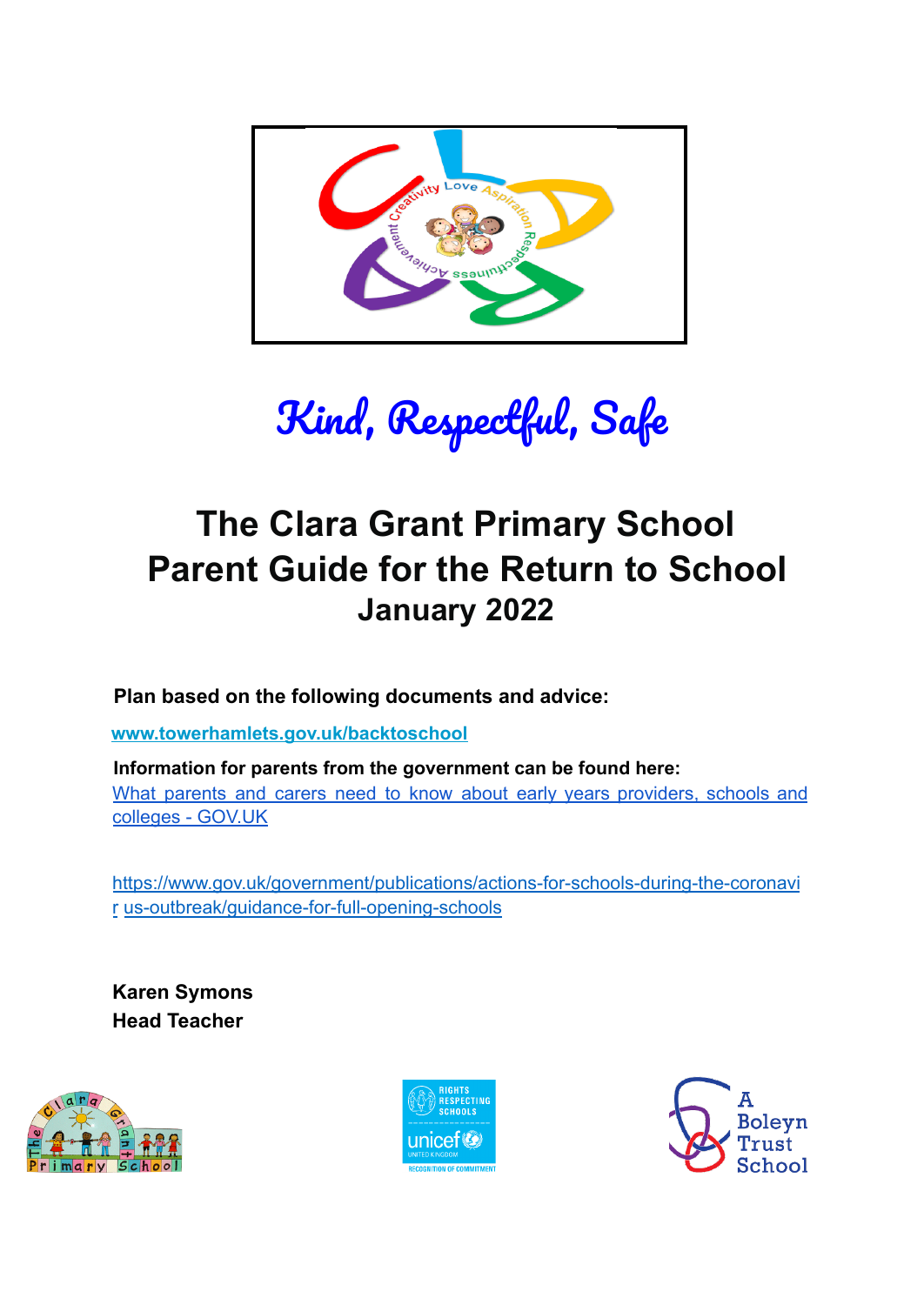## **When will my child/children return in January?**

**When:** Wednesday 5th January

**At:** The gates open at **8.45 am**. Please get your children to the gate for this time so they are not late.

**Registration and lessons/early morning work/ reading to the teacher begins at 8.55 am. Your child will miss this if they are late and it is also not very nice to walk into a lesson having missed the start.**

## **Does my child have to attend?**

Yes. The government has made attendance for **all pupils** compulsory from the start of the term. We understand that some parents/carers may feel anxious about their child returning to school. We hope that the measures outlined in this plan will reassure parents and we hope to work alongside parents to alleviate fears so that all pupils return to school.

**Absences** are to be reported to the school office in the usual manner, before **9 am** using **02079874564**

## **How will you manage COVID safety in school?**

#### **1. Prevent the virus coming into school**

Children are to be kept off school if they display any of the symptoms associated with the virus. They should take a Lateral Flow Device (LFD) test to check for the virus. Should you have any concerns regarding your child, please contact your GP or talk to Karen Symons. Do not bring your child into school if they have had a **positive** test.

Adults and children if aged 5 years old and over who have been identified as a **contact** of someone with COVID-19 (and are not legally required to self-isolate) should:

- take a lateral flow test every day for 7 days
- take this daily lateral flow test before you leave your home for the first time that day

If any of these lateral flow tests are positive, immediately self-isolate in order to protect other people.

Staff will be testing twice a week and will not attend school if they have a positive Lateral Flow Device (LFD) Test result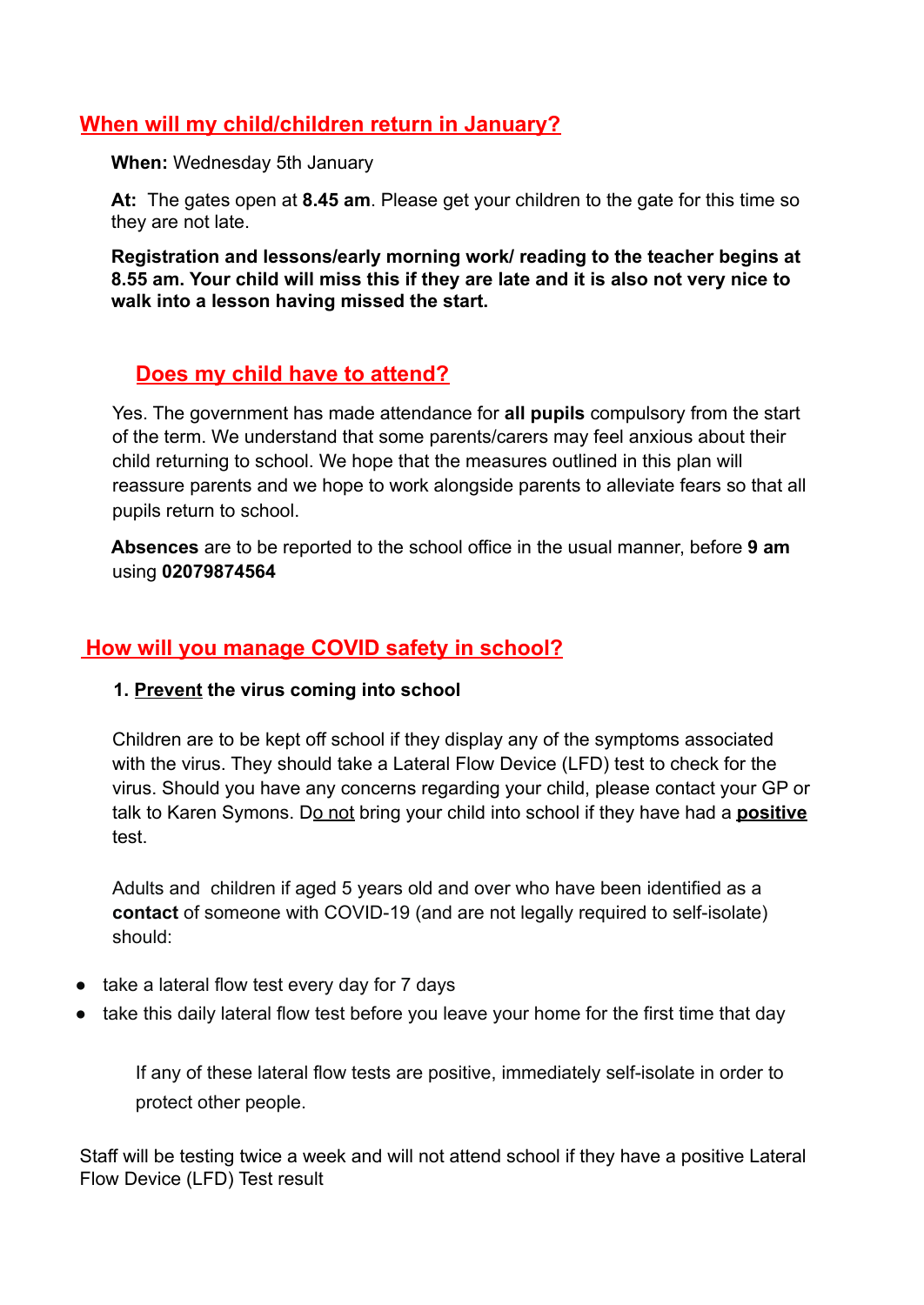Visitors will be checked before they enter the premises and will have to follow the guidelines for safety.

Face coverings will be worn by staff, adults and visitors when moving around in corridors and communal areas

All parents and carers are to follow the one-way system, distanced from one another. Instead of stopping and talking. They should wear a mask unless exempt (please wear your badge so others may understand)

Admittance into the school by parents/carers is by appointment only

## **2. Prevent the spread of the virus in school**

Any pupil who displays symptoms of the virus during the school day will be isolated from other children, the **parents/carers will then be contacted to collect their child** and told to self-isolate/ test in accordance with medical advice*- 'stay at home: guidance for households with possible or confirmed coronavirus (COVID-19) infection'*, which sets out that they should self-isolate for at least  $\star$ 7 days and should arrange to have a test to see if they have coronavirus (COVID-19). Ring NHS on 911 or visit **https://nhs.uk/coronavirus**

## ⭑**If on day 6 and again on day 7 a child has a negative LFD test they may return to school if they feel well. If they remain positive for either test they will need to isolate for the full 10 days.**

Members of staff attending to sick or injured pupils will try and avoid face to face contact and wear PPE equipment.

Any staff member, parent or pupil displaying symptoms should be tested as soon as possible with the result made known to the school.

Children and adults will **sanitise or wash their hands** at the start of the day before they enter their classrooms, after playtimes and before they enter the lunch hall as a minimum.

Singing will happen outside or in phase groups in the hall so that children can be socially distanced facing forward.

The school will continue to provide tissues and pedal bins for pupils who sneeze or cough. Hands will need to be washed and the localised surfaces cleaned.

Doors and windows will be left open so that classrooms are well ventilated and touch points reduced. We have high ceilings which helps.

All shared equipment and resources are to be cleaned by staff members before its use by another class.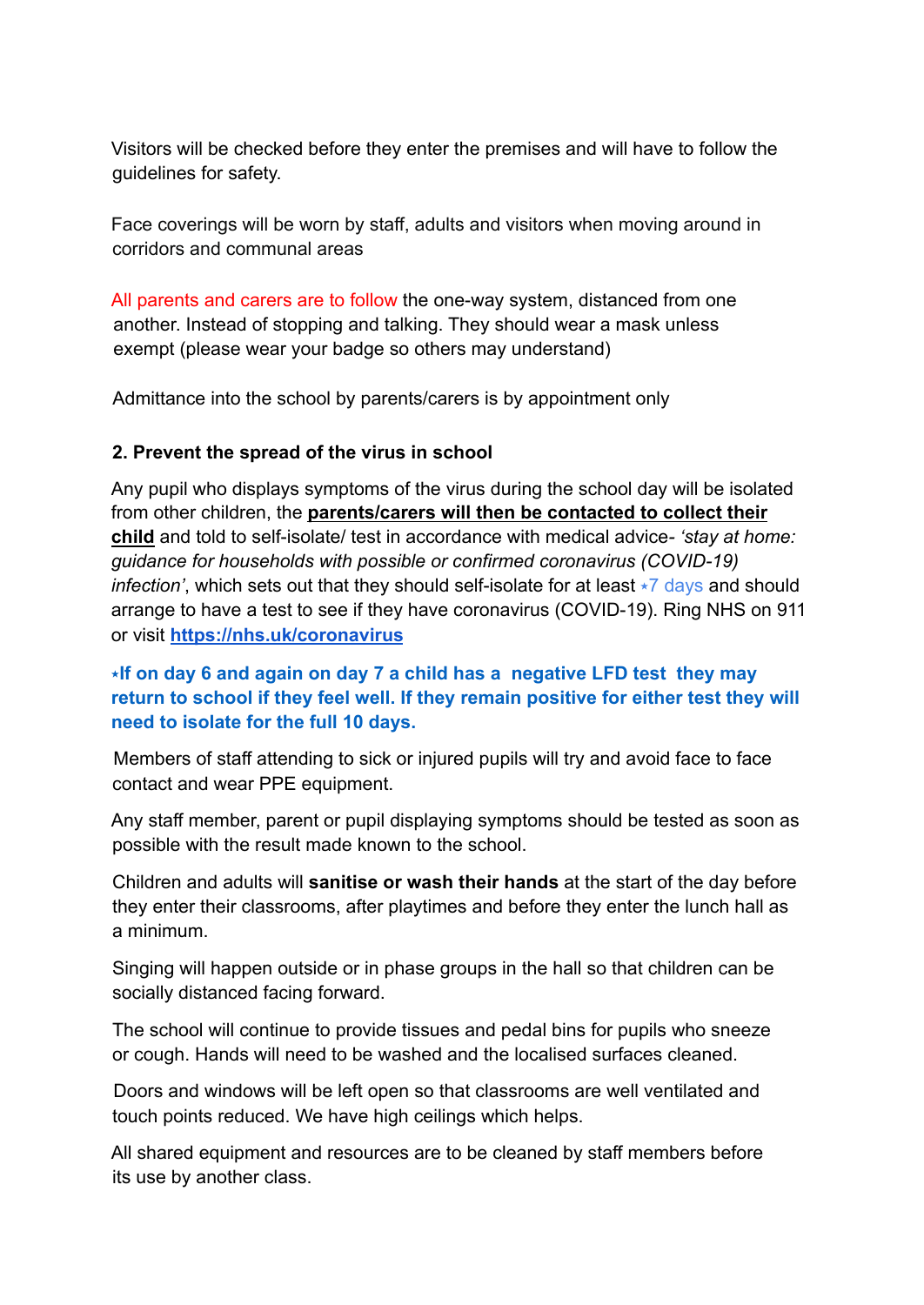# **How will you plan to minimise contact with staff and pupils?**

They will go into their class lines in the playground when they come into school in the mornings and at the end of the day.

Whole school assemblies will continue through a live link to each class so that the school can still come together virtually for collective worship and reflection. Other assemblies will be in phase groups in a well ventilated hall.

The Government provided CO2 monitors for schools to use to measure the level of ventilation in classrooms and smaller spaces. We use these to monitor our rooms.

## **Are the drop-off and collection points in the same places?**

#### **Drop off in the morning**

Children Yr 6 to Yr 1 will enter via **Fern street** from 8.45 am onwards and line up in their class lines ready to enter the building as normal. They will walk in to meet each teacher who will collect their class. The children will sanitise their hands before entering the classroom as their class teacher will spray their hands.

For the **first** week back the **Year 1** teachers will be in the car park to pick up the children to support their transition into KS1. In **week 2** they will enter through the same gate as the other children and walk up to their teacher who will take them to class.

#### **Pick up in the afternoon**

Your Yr 6 to Yr 1 children will be in their classes **in the playground at the end of the day.**

**Please reconsider if you want your year 5 or year 6 child to walk** *home alone as there have been a number of safeguarding incidents in the borough this academic year.*

Parents/Carers are to enter using a one way system. **In** through the walkway, pick up your children and **exit** via the car park.Please leave promptly to avoid overcrowding at this time.

Year 1 will be in the two shelters nearest the car park.

Year 2 will be in the Dining room

Year 3-6 will be in the main playground.

**Nursery** please use the Nursery Gate to drop off and pick up your child.

**Morning** Nursery and **Fulltime** Nursery to be dropped off at 8.55 am and part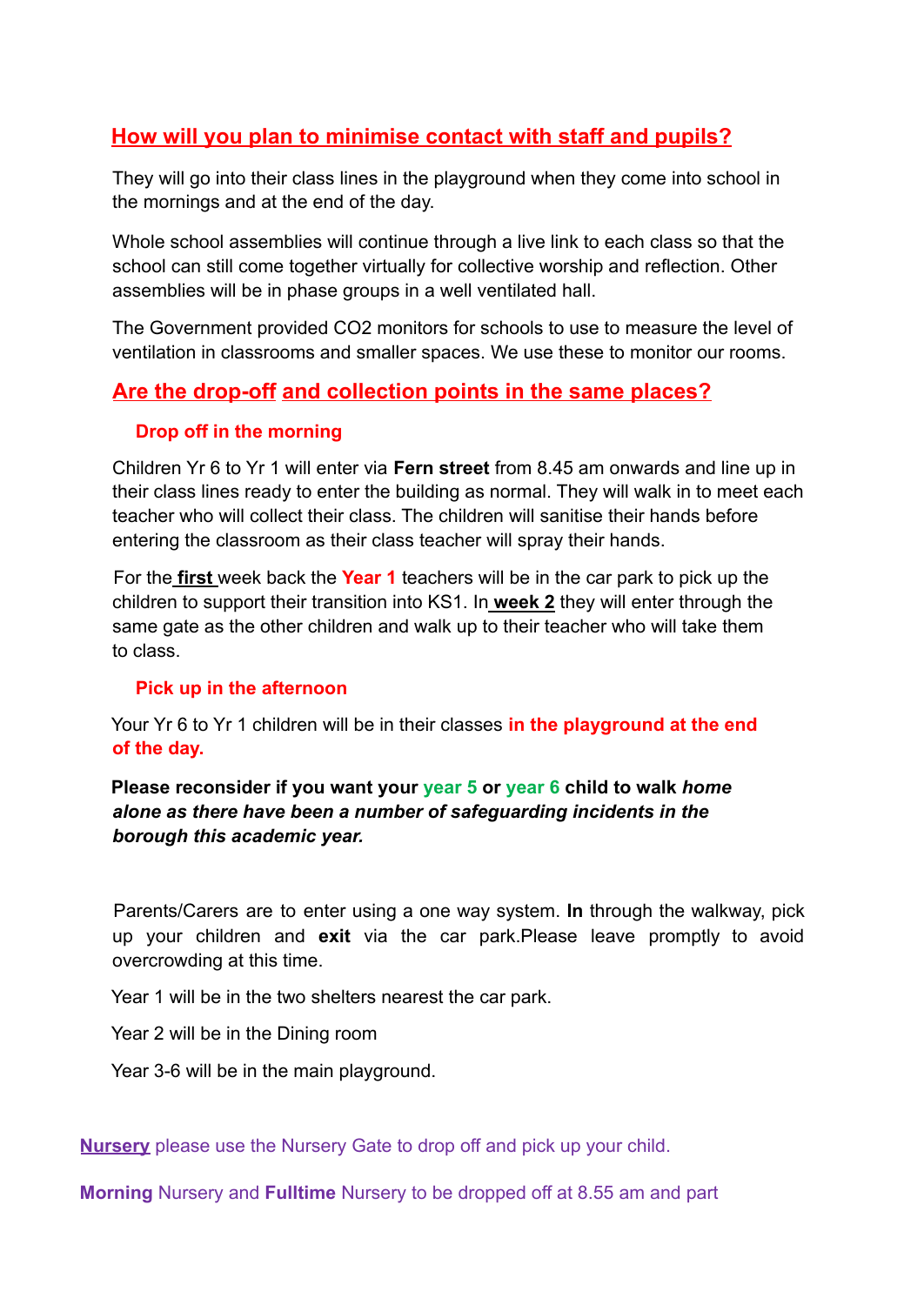time children picked up at 12.00 pm.

**Afternoon** Nursery should be dropped off at 12.30 pm and along with Full timers be picked up at 3.30 pm..

**Reception** children please use the Reception Gate at 8.55 and pick up at 3.30 pm (Friday 1.30 pm),

Reception and Nursery children will enter and exit through their own gate via **Knapp Road**. Please leave quickly to avoid overcrowding

## **How is the school helping children in regards to covid catch up?**

- Pupils most in need are being given additional support as they are deemed to have fallen significantly behind. The school has used the school based tutoring fund to employ a teacher 2 days a week to provide 1-1 and 1-3 tutoring. Teaching assistants are also being used to provide additional tutoring.
- Where pupils need to self-isolate, or Public Health informs us that there is a local/ school lockdown requiring pupils to remain at home, the school will resume the remote online education it used during lockdown. We will use Google classroom and Class Dojo as we did previously.

The Statutory Assessments for the year 21/22 are to continue:

- the phonics screening check for Year 1 (the current Year 2 has already completed their screening - 88% passed this year)
- key stage 1 tests and teacher assessment
- the year 4 multiplication tables check
- key stage 2 tests and teacher assessment
- **●** Reception Baseline assessment (already completed)

## **How will the lunches be organised?**

.

Lunchtime will follow our normal routine.

Dinner supervisors will wipe down the tables between year groups

There is a hand sanitiser inside the hall for the children to use.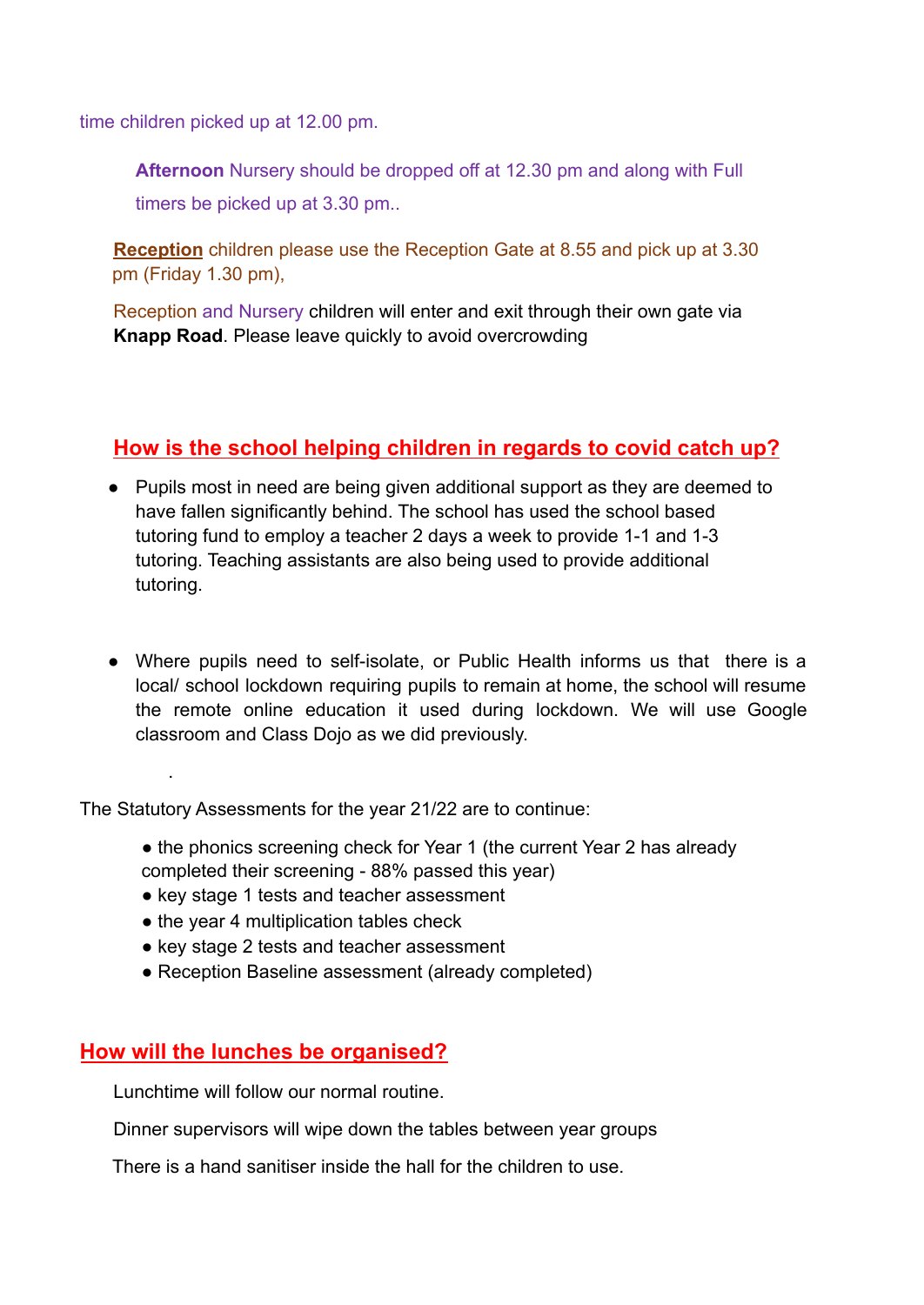# **What about Morning Club?**

Children who attend Morning Club should be dropped-off as usual at the Office. You **must** book in advance through Parent Pay please.

#### 6

# **Childcare for working parents?**

Unfortunately there are not enough children to attend an after school childcare provision to make it financially viable.

There is however a local provider that some of our parents currently use.

The children are collected directly from school by a member of Young Performing Arts and brought to the club. Upon arrival, children are settled down for homework assistance, during which the refreshments are prepared, and then the activites begin. If you are interested contact Chris Emanuel Muhammad on 0208 5550483 or visit the website http://ypaclub.com/

It runs from 3.00 pm until 6.30 pm and costs £11 a session

## **What about school uniform and PE kit?**

Clara Grant school uniform should be worn **every** day. Uniforms do not need to be cleaned any more often than usual, nor do they need to be cleaned using methods which are different from normal.

Please let your children wear **extra** clothing **under** their school uniform as we will still have the windows open and classrooms maybe cold.(T-shirts and vests or an extra jumper)

On their PE day children should wear their Clara Grant PE kit to school so they do not need to change. PE will take place outside and if inside will be a skills based lesson rather than aerobic. Mile a day is always run outside.

## **How can families help to slow the spread of Coronavirus?**

England has moved to Plan B in response to the risks of the Omicron variant. Public Health advises:

- **● Get vaccinated and get your booster dose**
- **● Wear a face covering in most indoor public places and on public transport**
- **● Work from home, if you can**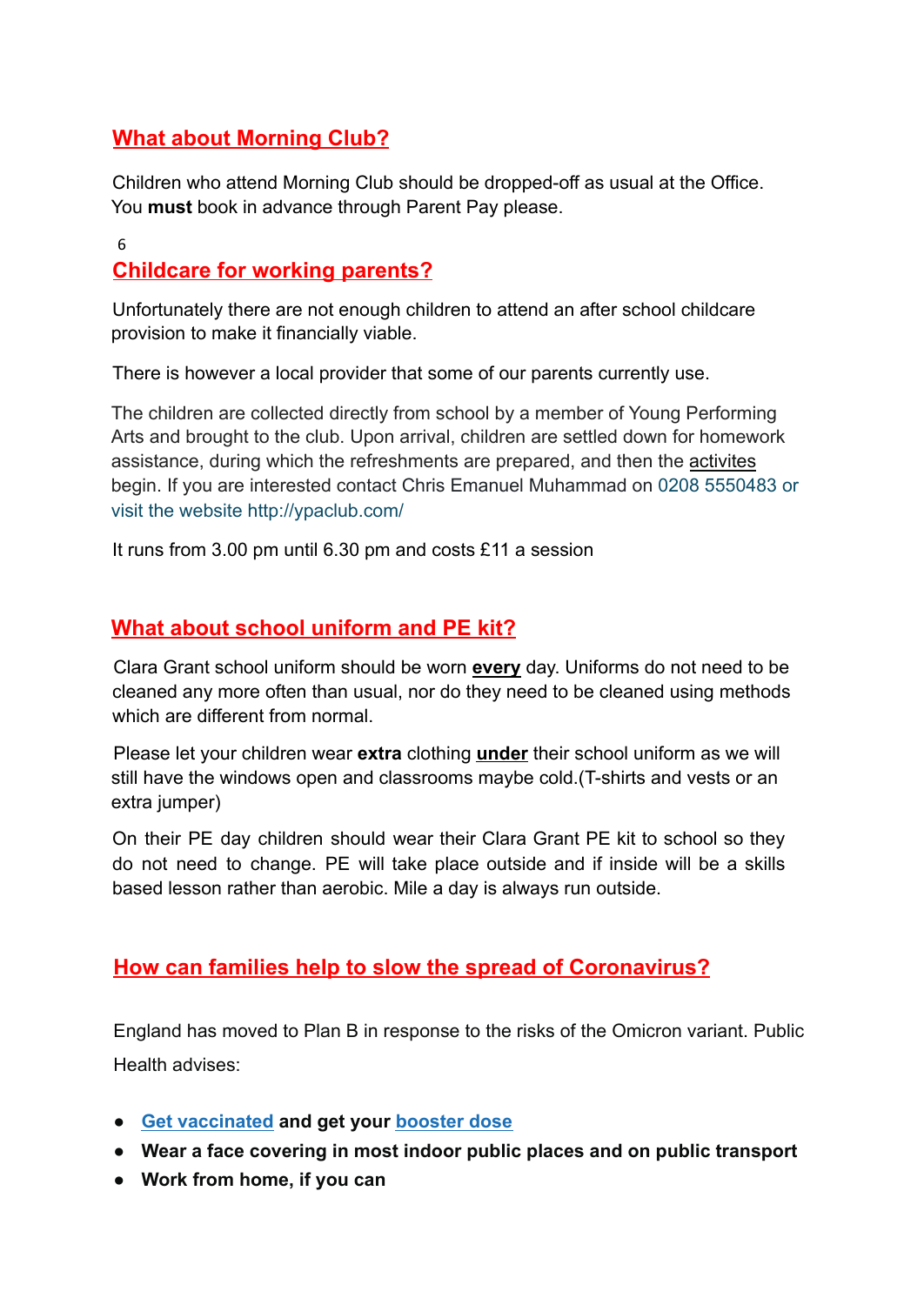- **● Let fresh air in if you meet indoors. Meeting outdoors is safer**
- **● Get tested and self-isolate if required**

#### **Find out how to stay safe and help prevent the spread**

If you're worried about your symptoms, please call **NHS 111** – don't go directly to your GP or other healthcare environment.

**Ring 119** or visit **https://nhs.uk/coronavirus** to **order a test** for you or a member of your family

**Department for Education Coronavirus helpline** - this helpline has been set up to answer questions about the virus related to education. Staff, parents and young people can contact the helpline.

- Phone: 0800 046 8687
	- Email: DfE.coronavirushelpline@education.gov.uk
- Opening hours: 8am to 6pm (Monday to Friday)

#### **Support for parents and children**

Children's mental health - NSPCC

**https://www.nspcc.org.uk › childrens-mental-health**

Good mental health - Action For Children

*Please note the information provided is subject to change in accordance with updated government guidance and the school's needs.*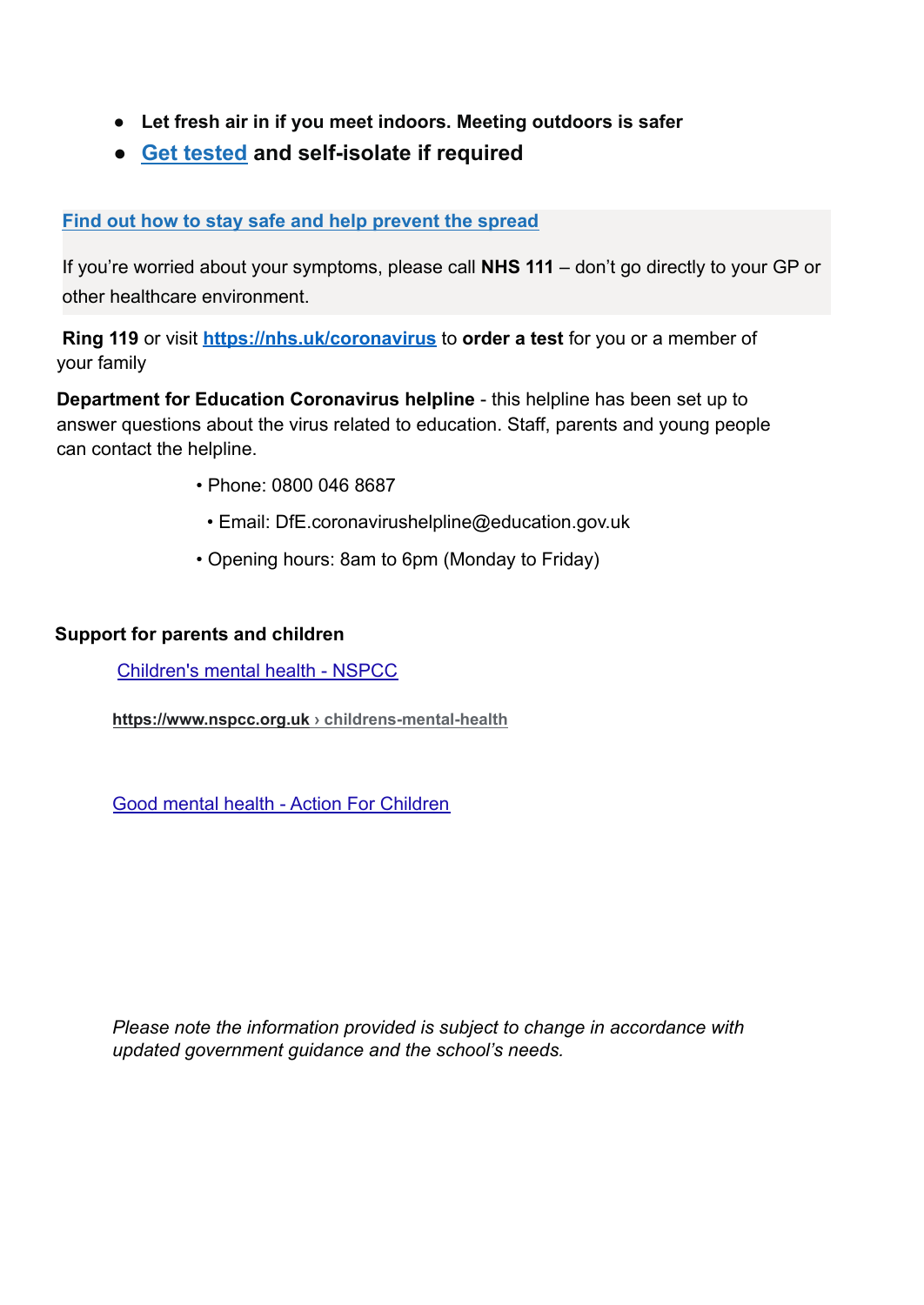# **Clara Grant behaviour in school COVID 19 addendum**

If a child's behaviour is deemed high risk, for example, refusing to adhere to safety measures, such as, hand washing, or deliberate behaviours that put themselves or others at risk, such as spitting or deliberately coughing at people.

The following sanctions and disciplinary procedures could be used:

- Conversation(s) with pupil(s) which could include a verbal warning, moving seats if possible and other behaviour management strategies in line with our current behaviour policy.
- Once all appropriate behaviour management strategies have been exhausted and the health and safety of other pupils and staff members are put at risk by the pupil not adhering to social distancing measures, then a discussion with the parent/carer will be had.

## **Pupils with Special Educational Needs and Disabilities**

School acknowledges that children will have had a range of different experiences which may have an impact on their behaviour presentation upon return to school.

Some may have experienced bereavement or loss or another, real or perceived, traumatic episode. For many, the process of re-engagement with the school community, under unusual circumstances, may require some additional input and encouragement.

As a result of these varied experiences children may present with behaviour that is not usual, this may include;

- Anxiety; lack of confidence
- Challenging behaviour; fight or flight response
- Anger; shouting, crying
- Hyperactivity and difficulties maintaining attention

For some children, including those with attachment concerns or SEND, and especially those with autism, the change in routines and lack of familiarity will require additional adjustment.

School recognises that behaviour could be a sign that for some individual children there is an unfulfilled need and that the behaviour is communicating that there is a

9

problem. The school will undertake an individual risk assessment for the child and use reasonable endeavours to make the necessary adjustments to reduce the stimulus that may be triggering the challenging response.

Children with SEND are recognised as being particularly vulnerable. School will work closely with parents to implement supportive strategies that will inform an appropriate response. If necessary, school will seek external support from other agencies such as Educational Psychologists or Early Help.